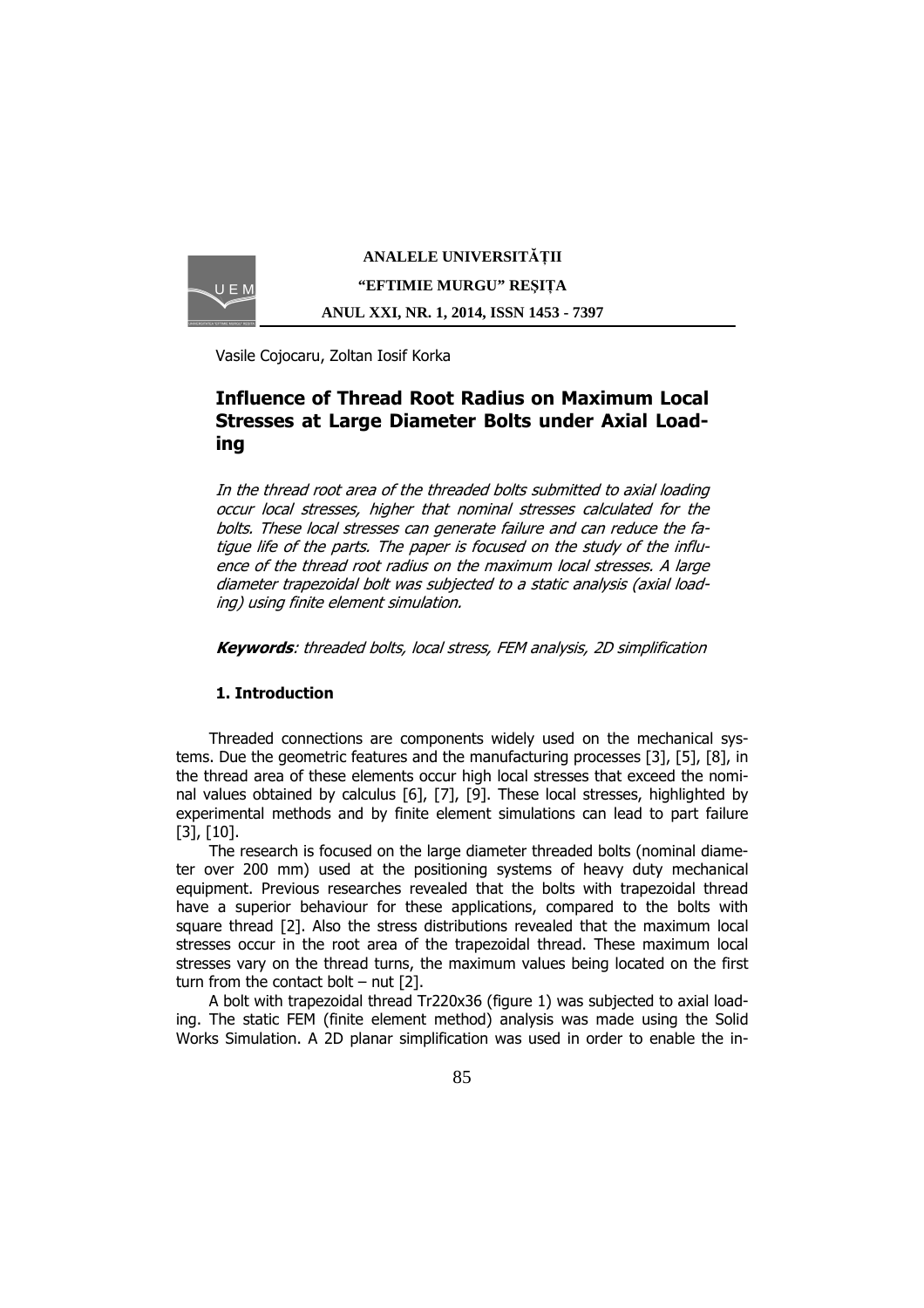crease of the mesh quality in the area of the thread root. This simplification does not have a significant influence on the results accuracy and decrease the simulation time, compared to a 3D study [1,3,4].



Figure 1. Main parameters of threaded bolt

#### 2. FEM Study Definition

The material used in simulation was the carbon steel grade 1.0577, with the yield strength Rp<sub>0.2</sub>≈275 MPa, tensile strength R<sub>m</sub>≈480 MPa, Young's modulus  $E=2.1e5$  MPa and Poisson's ratio  $v=0.28$ . The model was considered linear elastic isotropic and the default failure criterion was the maximum von Mises Stress.

The mesh was generated at a maximum element size of 4 mm with a refinement in the fillet area from the thread root (maximum element size of 1 mm). The mesh details are presented in table 1 and figure 1.

|                                     | Table 1. Mesh properties |
|-------------------------------------|--------------------------|
| Mesh type                           | Planar 2D Mesh           |
| Mesher used                         | Curvature based mesh     |
| Maximum element size                | 4.010 mm                 |
| Maximum element size on thread root | 1.007 mm                 |
| Total nodes                         | 33741                    |
| Total elements                      | 16426                    |

The fixture (0 DOF) was applied on the end surface of the bolt (figure 2, a). The axial force (F=260 kN) was applied on six thread turns, on the surface in contact between the bolt and the nut threads (the thread surface between the minor diameter of the bolt - 182 mm and the minor diameter of the nut  $-$  184 mm, was not loaded). The bolt was designed with a total length corresponding to 11 thread turns. The end turns were not summited to loading, in order to remove the influence of their geometric features on the stress state.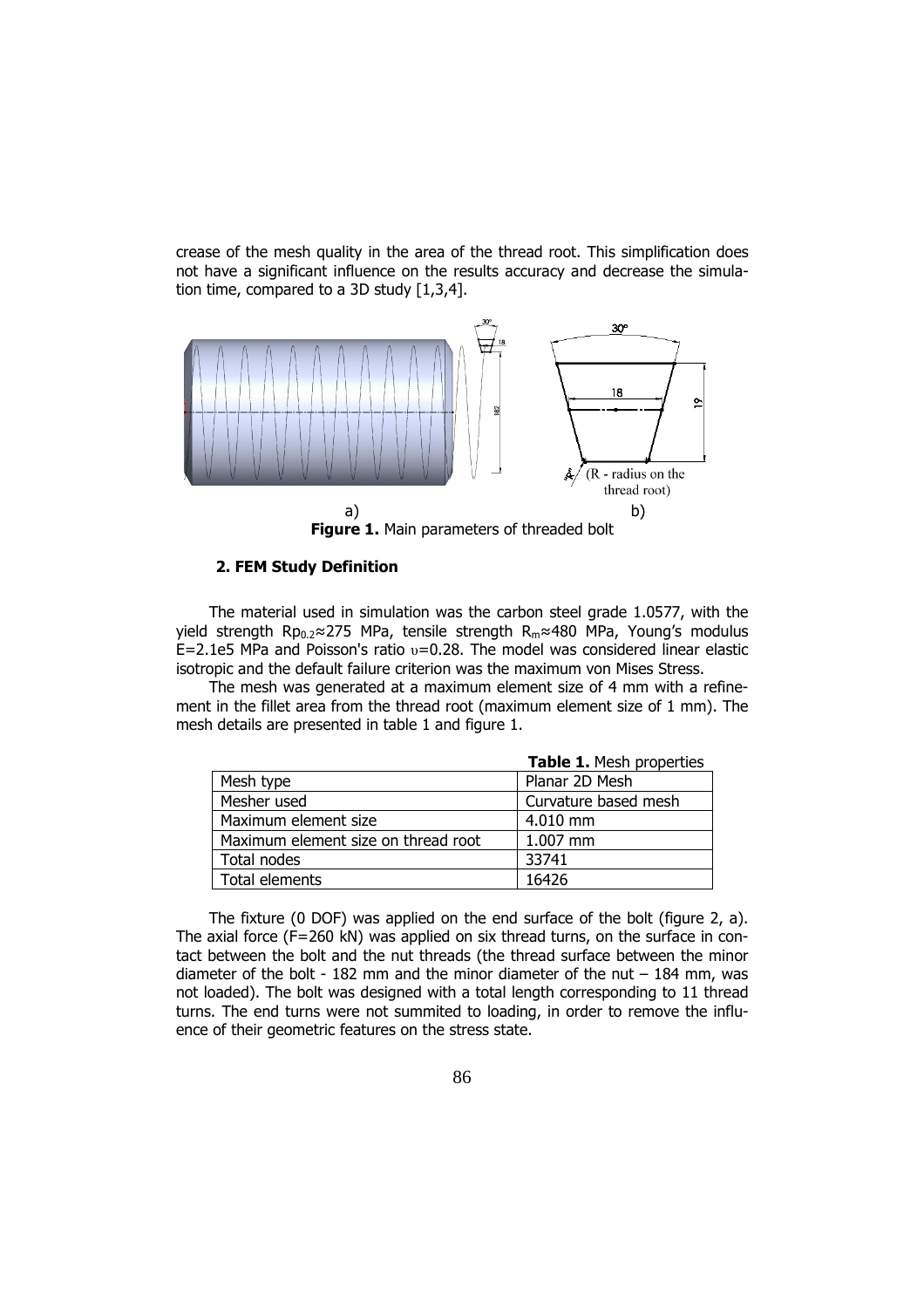At the trapezoidal turns the edge of intersection between the thread turns and the minor diameter cylinder represents the main stress concentrator of the thread [8], [11], [12]. A fillet radius  $(R - figure 1)$  was applied on this edge in order to decrease the maximum local stresses. The radius was varied between 0.1 mm and 0.6 mm, values lower than the gap between the bolt and the nut. This filet can be manufactured at in thread turning process, using a cutting insert with tip radius.



Figure 2. FEM study definition: a) planar mesh with the force and the fixtures applied and b) detail on mesh refinement at thread root

## 3. Results

The stresses (von Mises and axial stresses) obtained for the bolts with the six values of radius are presented in table 2. The von Mises stress variation  $Δσ<sub>vonMises</sub>$  $=(\sigma_{vMi} - \sigma_{vM0})$ <sup>-100</sup>/ $\sigma_{vM0}$ , was referenced to the von Mises stress  $\sigma_{vM0}$ , obtained at the bolts with R=0.1 mm.

| Crt. | R    | $\sigma_{\text{vonMises}}$ | $\sigma_{\rm x}$ | $\sigma_{v}$ | σ,    | $\Delta \sigma_{\text{vonMises}}$ |
|------|------|----------------------------|------------------|--------------|-------|-----------------------------------|
| No.  | [mm] | [MPa]                      | [MPa]            | [MPa]        | [MPa] | [%]                               |
| 1    | 0.1  | 114.8                      | 80.3             | 45           | 109.4 | reference                         |
| 2    | 0.2  | 94.7                       | 71.3             | 33.2         | 98.7  | $-17.51$                          |
| 3    | 0.3  | 75.3                       | 58.5             | 28.1         | 82.1  | $-34.41$                          |
| 4    | 0.4  | 68.8                       | 50.3             | 25.4         | 71.9  | $-40.07$                          |
| 5    | 0.5  | 66                         | 45.4             | 22.5         | 69.1  | $-42.51$                          |
| 6    | 0.6  | 63.9                       | 40.2             | 20.8         | 59.9  | $-44.34$                          |

Table 2. Stress variation at various thread root radius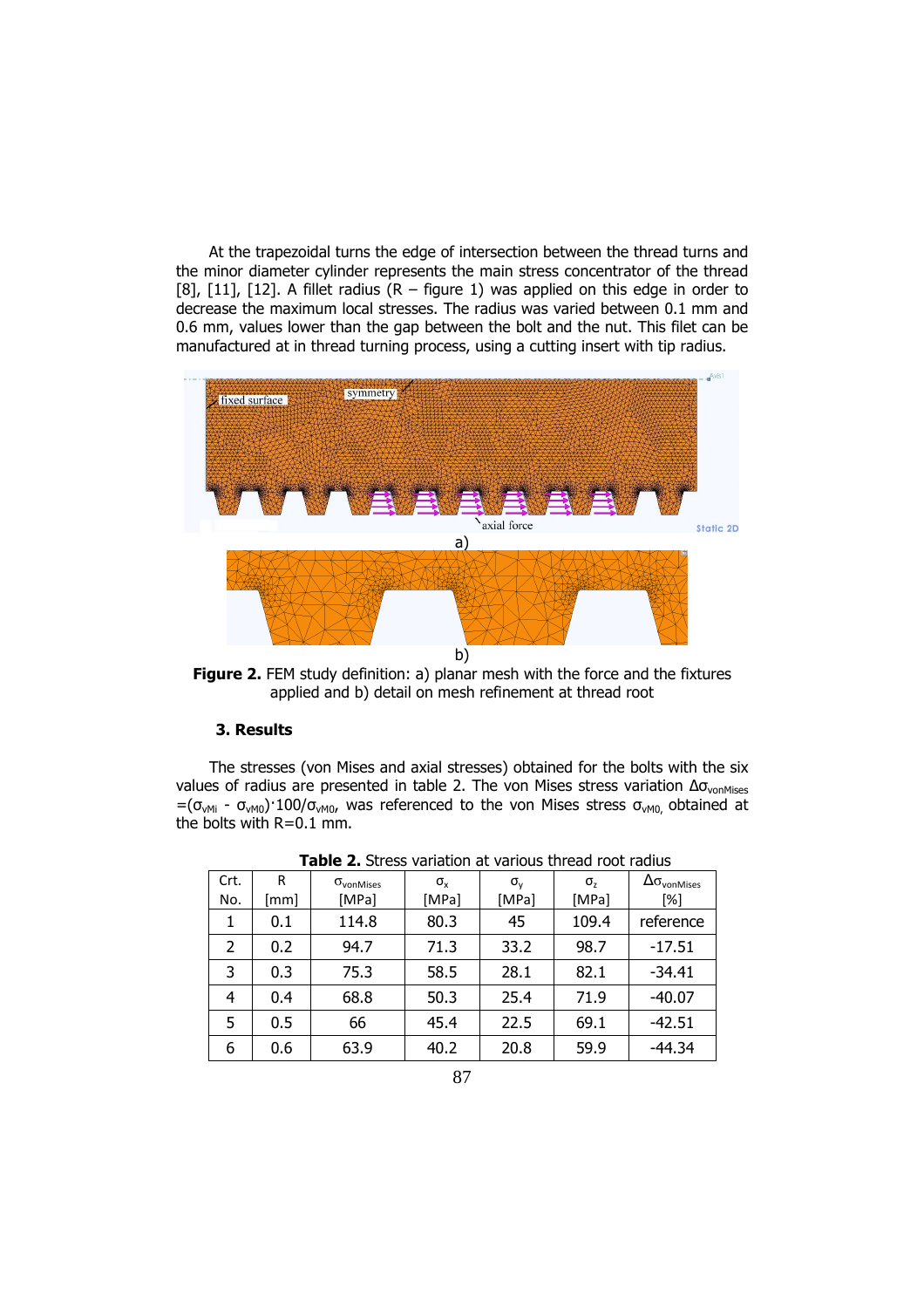The variation of stresses indicates a significant decrease for the bolts with  $R=0.6$  mm (44.34% lower than for  $R=0.1$ ). This decrease occurs on all principal directions (figure 3).



Figure 3. Stresses vs. thread root radius variation

The Von Mises stress distribution for the bolt with R=0.6 mm (figure 4) highlights the occurrence of the maximum stress in the thread root area. This distribution is similar for all six studies.



**Figure 4.** Von Mises stress variation for the bolt with  $R=0.6$  mm: a) overview and b) details on the root area of the first thread turn of bolt – nut interface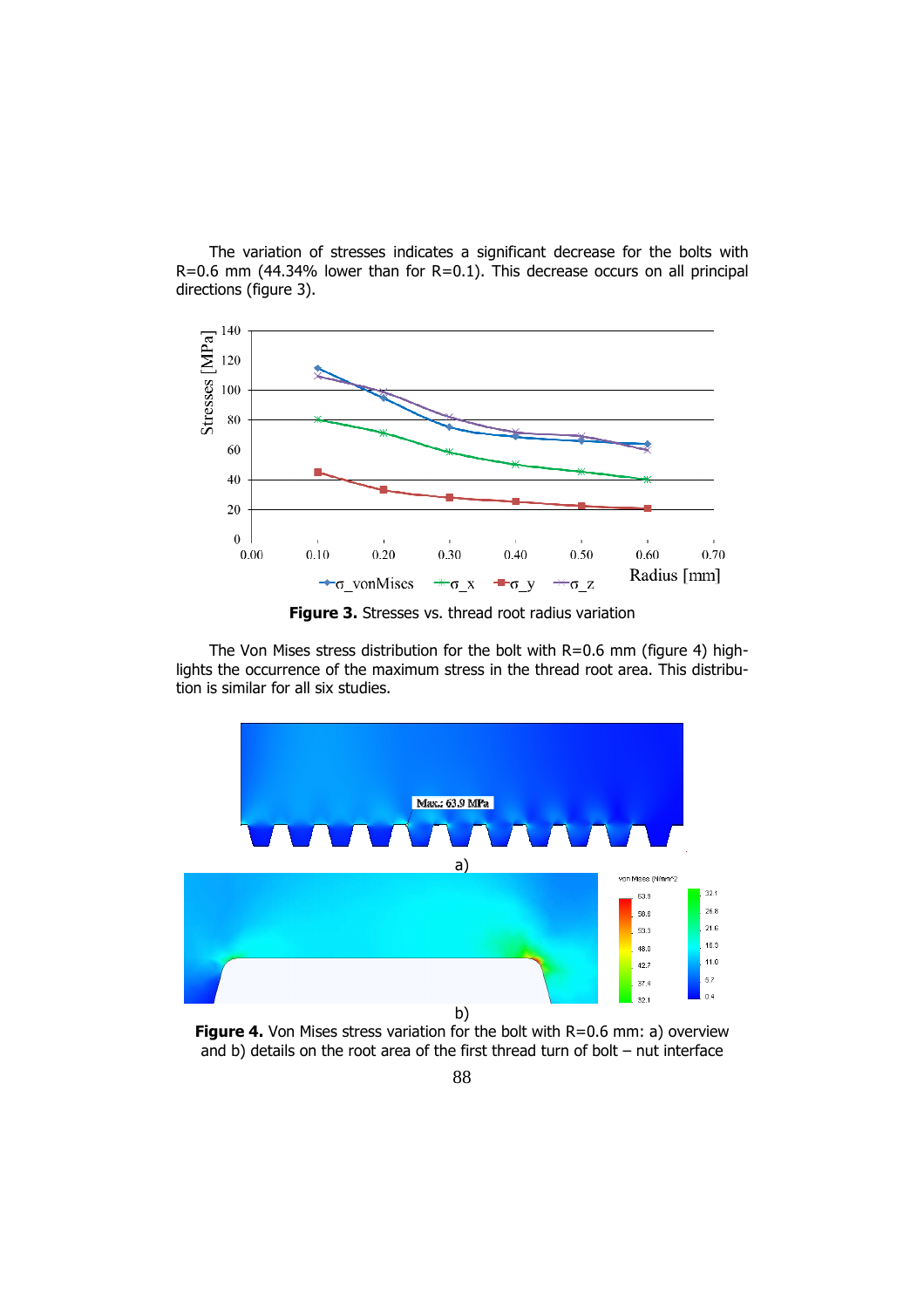#### 4. Conclusion

The paper points out the influence of the thread root radius on the maximum local stresses at a large diameter bolt under axial loading. The analyses were made using static planar 2D FEM studies. For the bolt with the trapezoidal thread Tr220x36, the variation of the radius from 0.1 mm to 0.6 mm lead to a decrease of the maximum local stresses with approximately 44 %. This decrease can improve the fatigue behaviour of the part.

#### Acknowledgment

The work has been funded by the Sectoral Operational Programme Human Resources Development 2007-2013 of the Ministry of European Funds through the Financial Agreement POSDRU/159/1.5/S/132395.

#### **References**

- [1] Cho S., Chang H., Lee K.W., Dependence of Fatigue Limit of High Tension Bolts on Mean Stress and Ultimate Tensile Strength, International Journal of Automotive Technology, Vol.10, pp. 475−479.
- [2] Cojocaru V., Miclosina C.O., Korka Z.I., Fatigue Analysis of Large Diameter Threaded Connections Subjected to Dynamic Axial Loads, The 6th International Conference on Advanced Concepts in Mechanical Engineering, ACME'14, Iasi, Romania, 11-13 June 2014.
- [3] Duan W., Joshi S., Structural behavior of large-scale triangular and trapezoidal threaded steel tie rods in assembly using finite element analysis, Engineering Failure Analysis, vol.34, pp.150-165.
- [4] Ferjani M., Averbuch D., Constantinescu A., A computational approach for the fatigue design of threaded connections, International Journal of Fatigue, vol. 33, pp. 610-623.
- [5] Gerasimova O.V., Gerasimov V.Ya., *Increasing the Strength of Thread*ed Components by Prior Plastic Deformation of the Metal, Russian Engineering Research, vol. 33, 2013, pp. 211-212.
- [6] Korin I., Perez Ipina J., Experimental evaluation of fatique life and fatique crack growth in a tension bolt–nut threaded connection, International Journal of Fatigue, vol. 33, 2011, pp. 166-175.
- [7] Liao R., Sun Y., Liu J., Zhang W., Applicability of damage models for failure analysis of threaded bolts, Engineering Fracture Mechanics, vol. 78, 2011, pp. 514-524.